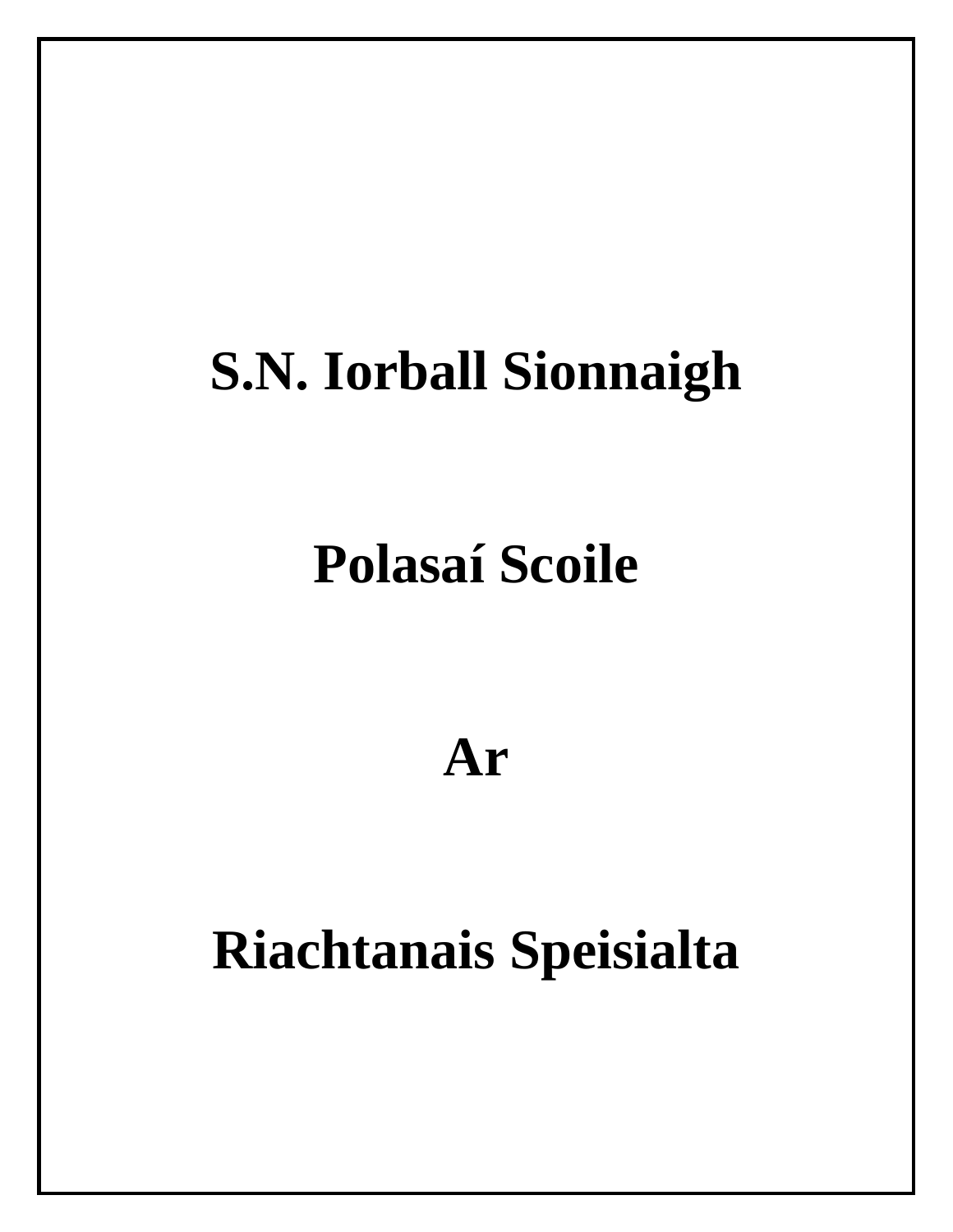### **S.N. Iorball Sionnaigh**

### **Special Needs Policy**

This policy was first drawn up during Autumn 2002/03 and involved consultations with Miss M. Corr, Infant class teacher and member of the Board of Management, Gearóid Mac Thaidhg, Principal, Mrs. Kathy Shevlin, Secretary Parents Association and parent of special needs pupil, Mrs. Philomena Mulligan, parent of special needs pupil, and Mr. and Mrs. X. McKenna, parents of special needs pupil, Mr. Frank King, travelling /visiting teacher for the deaf, and Ann Finn, N.E.P.S.

#### Rationale

It was necessary to devise a policy on special needs at this time because for the first time we were faced with the scenario where parents of pupils with special needs were seeking to enrol their pupils in mainstream classes in this school. It is also designed to assist parents in making an informed decision in relation to the enrolment of their child in our school, while endeavouring to comply with legislation regarding school planning.

#### **Inclusion**

We are fully committed to the principle of inclusion and the good practice, which makes it possible. Our policy, as set out in this document, aims to enable children with SEN, traveller children and children whose first language is not English, to become fully integrated members of our school community. This will be achieved by careful consideration of the needs of each child and by either modifying activities or by providing support that will help the child to participate in them.

#### **Three Principles for Inclusion**

#### **Setting Suitable Learning Challenges**

We aim to give every child the opportunity to experience success in learning and to achieve as high a standard as possible.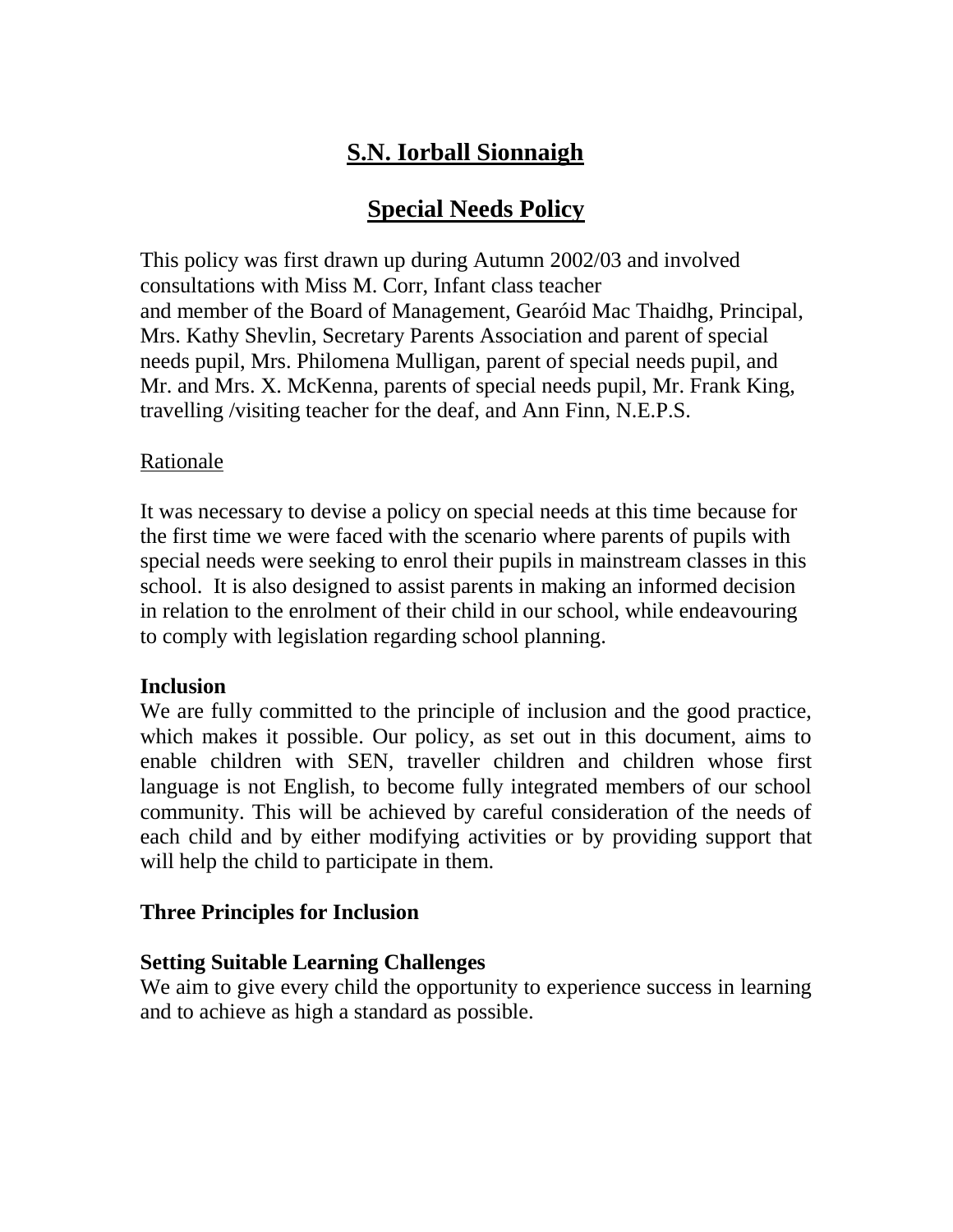#### **Responding to Children's Diverse Learning Needs**

We take into account the different backgrounds, experiences, interests and strengths that influence the way in which children learn when we plan our approaches to teaching and learning.

#### **Overcoming Potential Barriers to Learning and Assessment for Individuals and Groups of Children**

We recognise that a minority of children will have particular learning and assessment requirements that will create barriers to learning if we do not address them through special arrangements.

#### **In making provision for children with special needs our policy objectives are:**

- To ensure that our duties, as set out in The Education Act 1998, Equal Status Act 2000, Education Welfare Act 2000 and Education for Persons with Disabilities Act 2004, are fully met, to enable children with special educational needs to join in the normal activities of the school along with children who do not have special educational needs
- To ensure that all children gain access to a broad and balanced curriculum and have an equal opportunity to receive an education that is appropriate to their needs
- To identify and assess children with special needs as early as possible
- To use our resources as efficiently and equitably as possible when assessing and meeting the special educational needs of our children
- To provide a graduated approach in order to match educational provision to children's needs
- To develop a partnership with parents/carers in order that their knowledge, views and experience can assist us in assessing and providing for their children
- To take into account the ascertainable wishes of the children concerned and, whenever possible, directly involve them in decision making in order to provide more effectively for them
- To ensure collaboration with the Department of Education & Skills in order to take effective action on behalf of children with special needs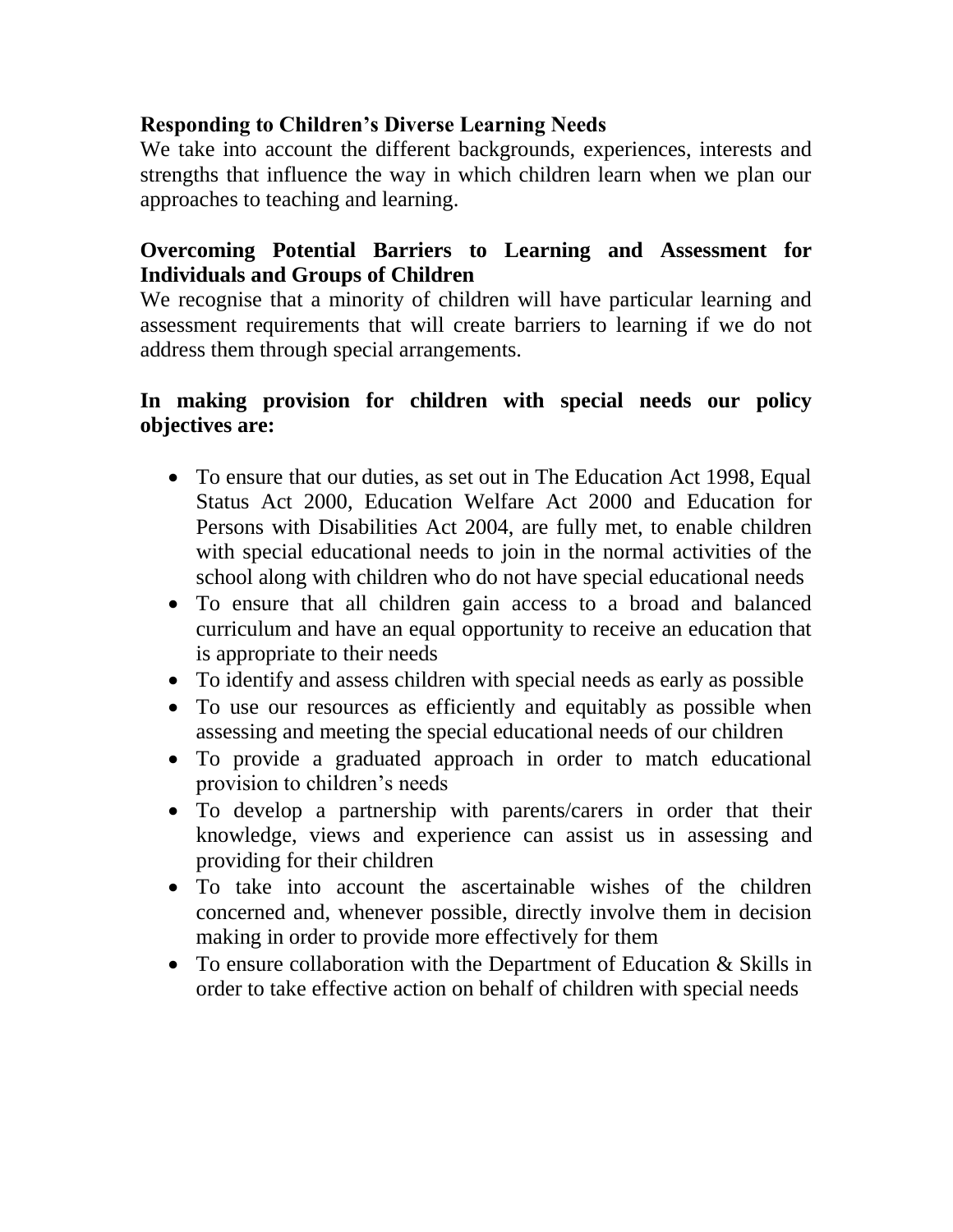#### **Aims:**

By drawing up this policy we hope to

- (a) Outline procedures and practices to be followed in relation to pupils with special needs and in particular their induction.
- (b) Outline our whole school approach to teaching/learning in relation to pupils with special needs
- (c) To enable pupils with disabilities to share with their peers as complete an educational experience as is possible.
- (d) Establish communication structures for the involvement of parents of pupils with special needs.
- (e) To define the role of the Special Needs Assistant.

#### Policy Content

As we support the principles of Inclusivity and Equality as part of our general school philosophy, all pupils, irrespective of their ability/disability will be afforded the opportunity of experiencing all areas of the primary curriculum. By so doing we will endeavour to ensure that pupils with special educational needs are fully integrated into the life of the classroom and the school in general. The relevant teachers will endeavour to assist this integration through a variety of strategies such as use of the buddy system, exercises from the S.P.H.E. programme, involvement in class plays, drama, games, P.E. classes, class choirs and circle time. Further strategies aimed at enabling the pupil to participate in the learning of his/her peers will include participation in oral work activities, participating in activities of mixed ability groups, participation in circle time, the use of concrete materials, particularly in the area of numeracy. To ensure continuity from one class level to another all staff members are made aware of the various strategies being employed to integrate pupils with special educational needs.

#### Enrolment

Prior to enrolment an earnest effort will be made to gather as much information as possible regarding the pupil's special needs. This will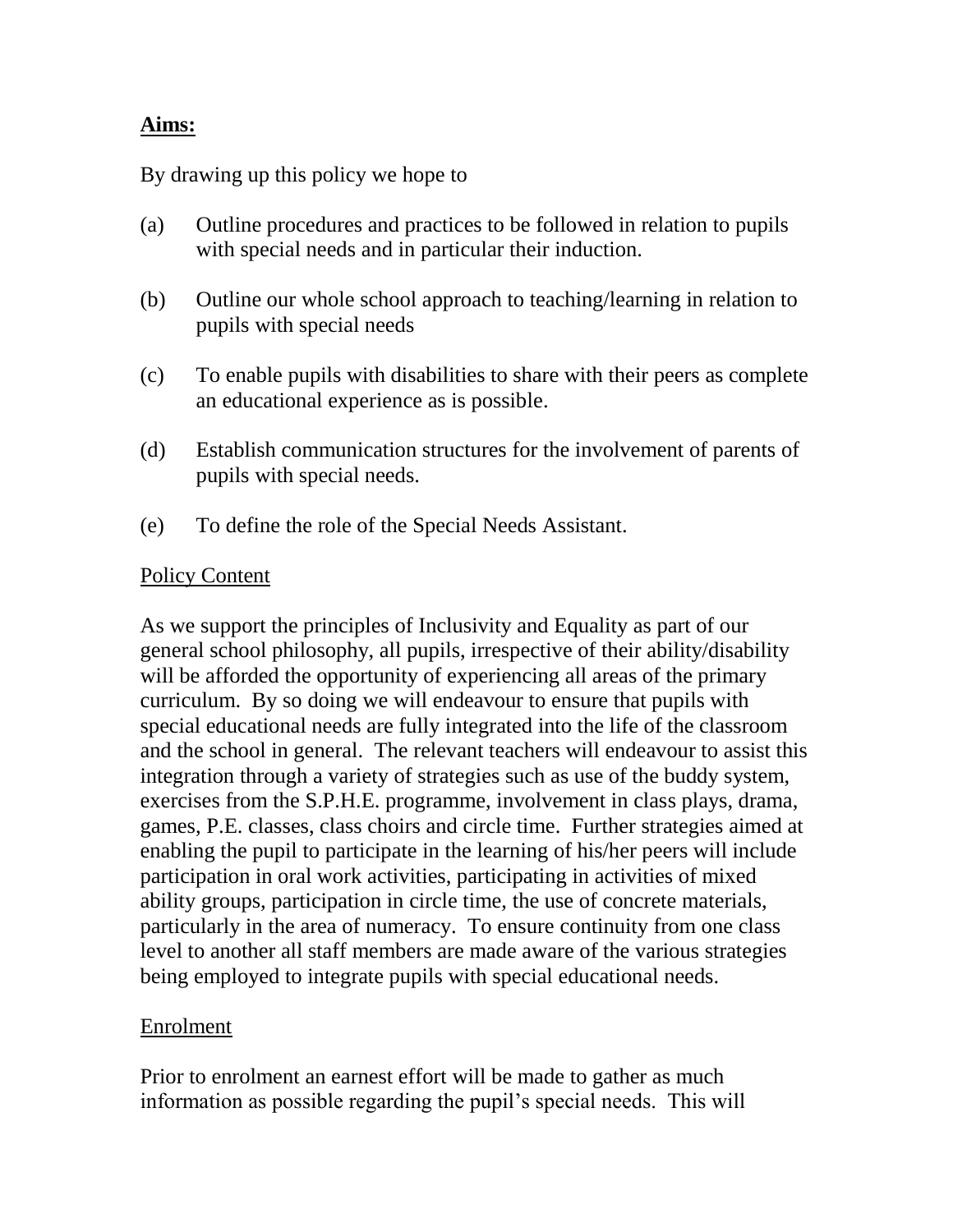involve meetings between the principal, class teacher, resource teacher and the parents of the special needs pupil. The principal will request that he is furnished with all reports and assessments that concern the pupil, from Psychologists, Psychiatrists, family G.P., Speech Therapists, and Paediatricians etc. On the basis of these reports and meetings with all those involved in the pupil's condition the school will endeavour to establish the pupil's requirements and our capacity and ability to meet these needs. In accordance with our enrolment policy, where it is deemed that further resources are required to meet the needs of the special pupil, a request will be made, prior to enrolment, to the Department of Education and Science, for the provision of the necessary resources as outlined in the psychological or medical reports. These resources may include, for example, access to or provision of any, or a combination of, the following: Visiting teacher service, the provision of a Special Needs Assistant, specialised equipment, furniture or transport service. The Board of Management reserves the right to defer the enrolment of the special needs pupil pending

- (a) The receipt of all relevant reports and assessments and
- (b) The provision of appropriate resources by the Department of Education and Science to meet the needs specified in the psychological and/or medical reports C.F. School Enrolment Policy.

#### Communication

The parents will be kept fully and honestly informed regarding their child's progress from the day of induction and this will be done on a regular basis through meetings with the class teacher, the resource teacher and the principal, and also on an informal basis when meeting with the class teacher in the morning or at dispersal time. Through these contacts the parents will be advised of the strategies being adopted by the relevant teachers within the classroom and support teacher room, and they will be further advised of the manner in which they can support the learning of the child in the home. If there are health and safety issues arising from the enrolment of a special needs pupil an effort will be made to identify same from the outset and strategies put in place to address our concerns. Examples of areas which may need to be addressed are

(a) Access to the school itself and access to classrooms, P.E. hall, library, toilets etc.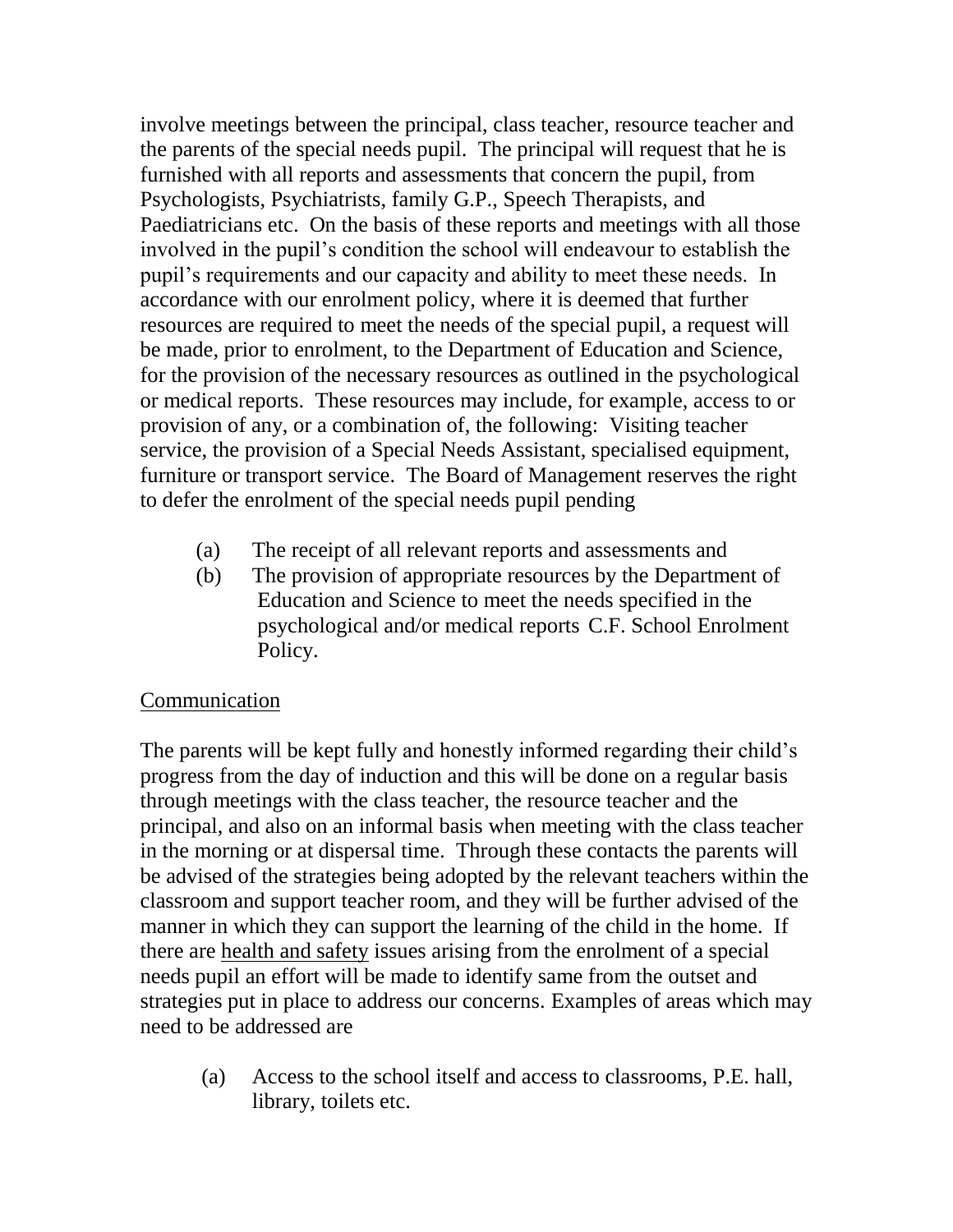- (b) Supervision at all times but particularly at break times and where the pupil is involved in extra-curricular activities.
- (c) Administration of medicines. In this regard staff will be guided by our school policy regarding Administration of medicines, C.F. same.
- (d) Involvement in Physical Education and usage of P.E. equipment.

Procedure for early identification, screening and referral of special needs pupils from within the school shall include a combination of the following strategies

- (a) Teacher observations and running records
- (b) B.I.A.P.
- (c) M.I.S.T
- (d ) N.R.I.T.
- (e) N.A.R.A.
- (f) Maths Tracker
- (g) Language Link Screener (Selection of these)
- (f) Standardised tests such as Micra-T and Drumcondra tests.

Where it is thought that the pupil is experiencing difficulties this will be brought to the attention of the principal who will discuss same with the class teacher, the learning support teacher and the resource teacher. Following on from this the class teacher will contact the parents to inform them of our concerns, if this is deemed necessary. The parents may be advised of the need to involve outside agencies, such as psychologists, psychiatrists, speech therapists, occupational therapists, paediatricians, etc.

Within the school a Three Stage approach shall operate

Stage One: Access to the school's broad and balanced curriculum is achieved for most children by the differentiation of class work by the class teacher. A class teacher may identify a pupil as having SEN which requires intervention.

The triggers for this intervention could be;

- The child makes little or no progress even when teaching approaches are directed at an identified area of weakness
- The child shows signs of difficulty in developing literacy and numeracy skills, which result in poor attainment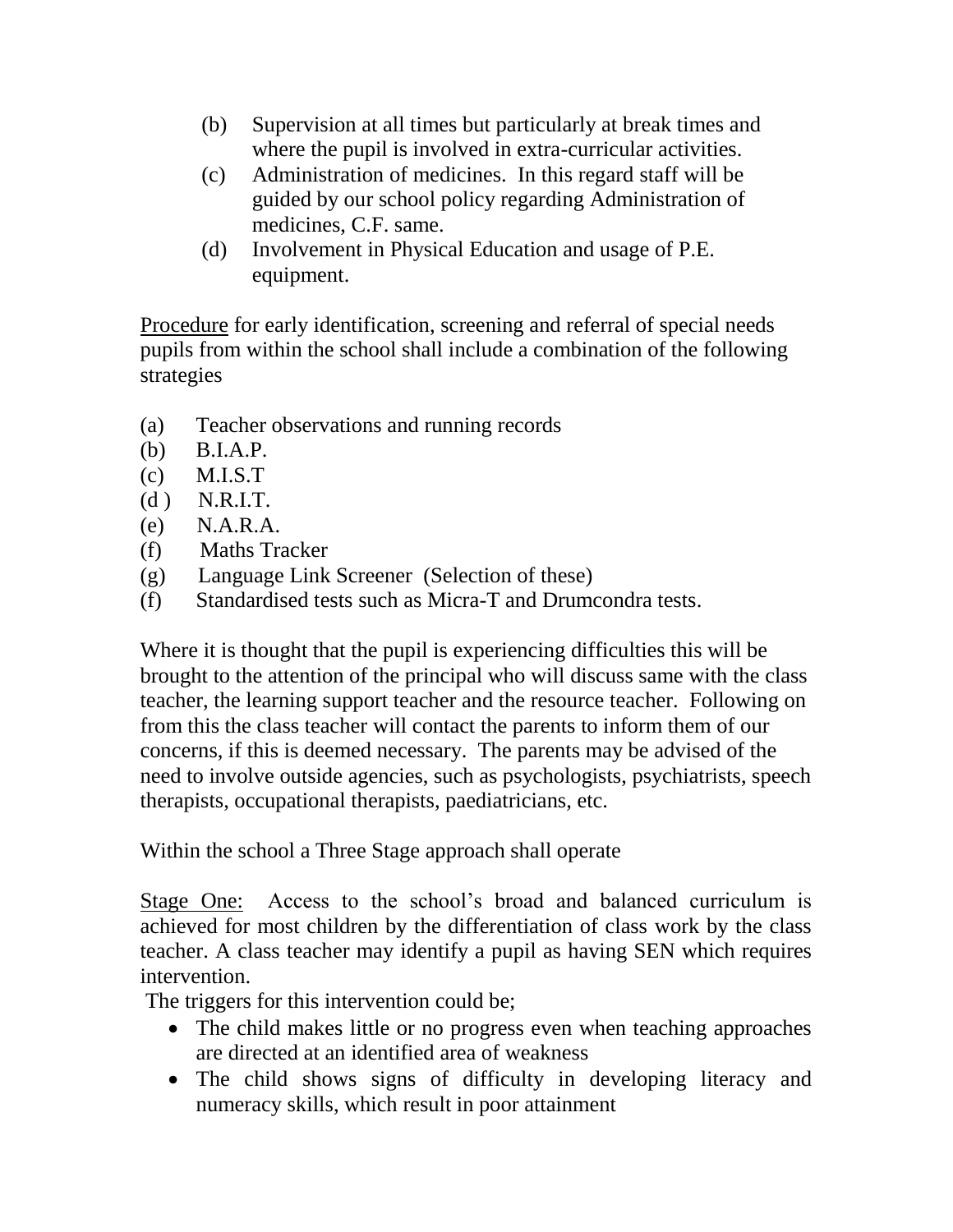- Persistent emotional or behavioural difficulties which do not respond to behaviour management techniques used by the school
- Has sensory or physical difficulties
- Has communication and/or relationship difficulties

Following discussions between the class teacher and the parents, where concerns are shared and recorded, ideas discussed, the class teacher will draw up a simple plan for this pupil, outlining what the teacher, parents and child will do. The success of this plan is reviewed in a given time frame. If concern remains after a term, or possibly two, then the class teacher will request the involvement of the learning support teacher, after acquiring the consent of the parents. If it is deemed appropriate, the pupil moves to stage 2.

Stage 2: The class teacher, the learning support teacher and the parents will re-assess the child's needs and an I.P.L.P is drawn up.

- The class teacher and support teacher will differentiate the curriculum in specific areas with achievable goals to be implemented by the class teacher and support teacher
- If there are others in the class with similar difficulties in one or more of the specific areas, then a group educational plan will be implemented
- These programmes will be reviewed and updated every term
- While efforts will be made to allow the SEN group/individual to remain included in class, there may be a need to work part of the programme in a SEN room with the support teacher or class teacher. This withdrawal will be time limited and for specific purposes only.
- Where progress is such that the child is no longer giving cause for concern, the child will revert to the usual differentiated curriculum available to all children.

Persistent or ongoing concerns after these adaptations to learning may require stage 3 intervention at this stage, additional support may be requested, such as our educational psychologist. However the input from the Educational Psychologist at this stage may merely involve informal consultation and advice on appropriate school assessment, interventions and resource materials. After a period of at least one term, the plan is reviewed and modified as appropriate. If, at this stage, significant concerns remain, the principal, learning support teacher and classroom teacher consult the parents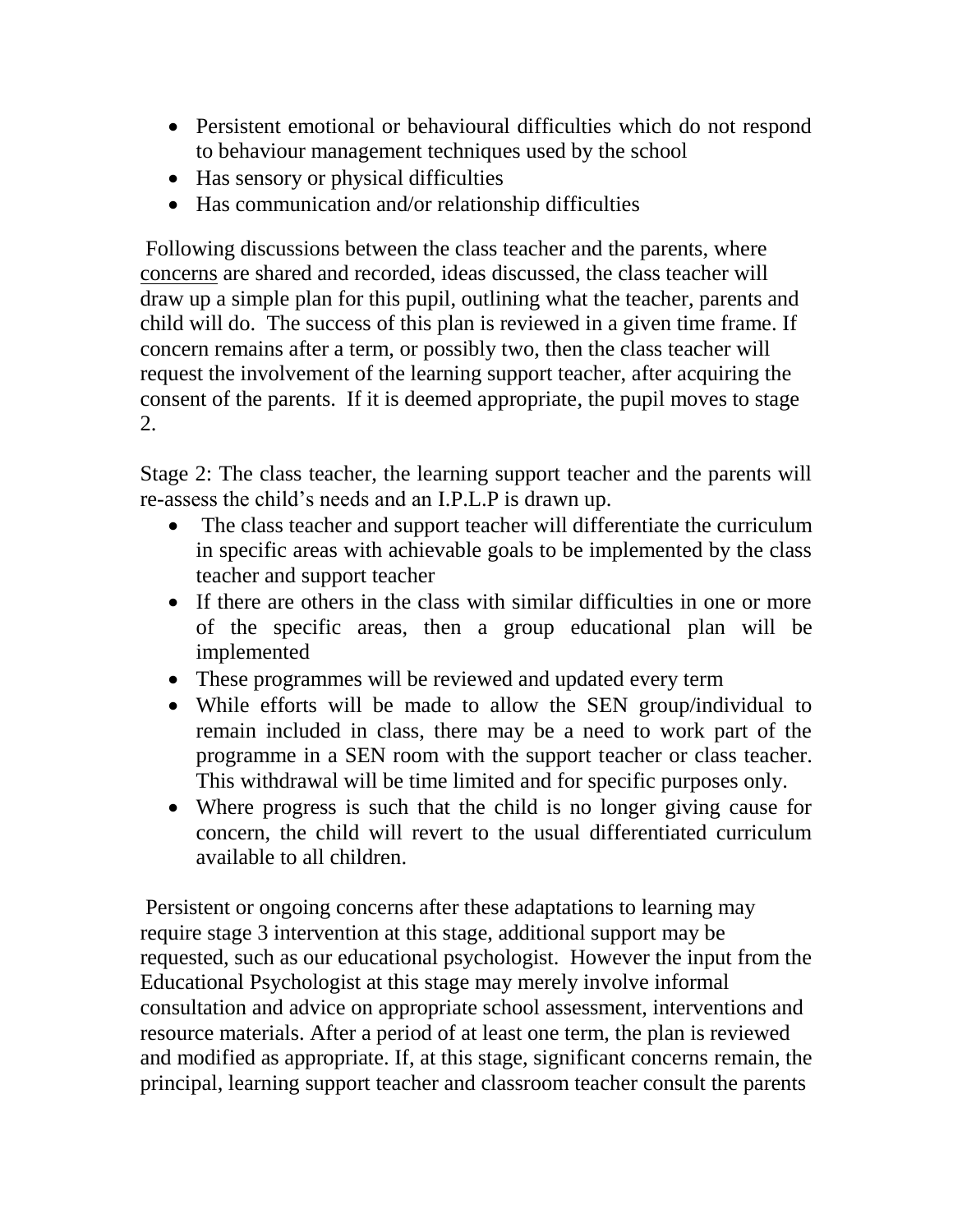regarding decision to request assessment. A referral and parental consent form must be completed before involving the Educational Psychologist in a formal way.

**Stage 3:** When it has been identified that a child is still struggling and performing below the 12th percentile despite school action, the class teacher with the support teacher and Principal will seek advice, in consultation with the child's parents.

- 1. A psychological assessment will be arranged (see Education for Persons with Disability Act 2004)
- 2. Other outside agencies may need to be contacted, who will advise on a range of provision including IEP targets and strategies
- 3. The triggers for intervention for Resource could be that, despite receiving an individualised programme the child;
	- a. Makes little or no progress over a long period of time
	- b. Continues to work at Primary Curriculum levels substantially below that of children of a similar age
	- c. Continues to have literacy and numeracy difficulties
	- d. Has emotional or behavioural difficulties which substantially and regularly interfere with the child's learning, or that of other children, despite an appropriate behaviour management programme and IEP
	- e. Has sensory and/or physical needs, and requires additional specialist equipment or regular visits from an advisory service
	- f. Has an ongoing communication or relationship difficulty that prevents social development, and act as a barrier to learning.

The school, through the principal, requests a consultation with and referral to the psychological service. At this stage the psychologist will attend a consultation meeting with the relevant staff members, the principal, the parents and possibly other relevant professionals (child care). A new cycle of consultation, assessment, planning, involving all concerned, begins. Following on from this a detailed I.E.P., identifying agreed interventions and actions, is drawn up. The support teacher, the mainstream class teacher and SNA where applicable, in consultation with the parents will contribute to the development of an I.E.P. for the special needs pupil. The plan will lay out specified content and well defined aims and objectives.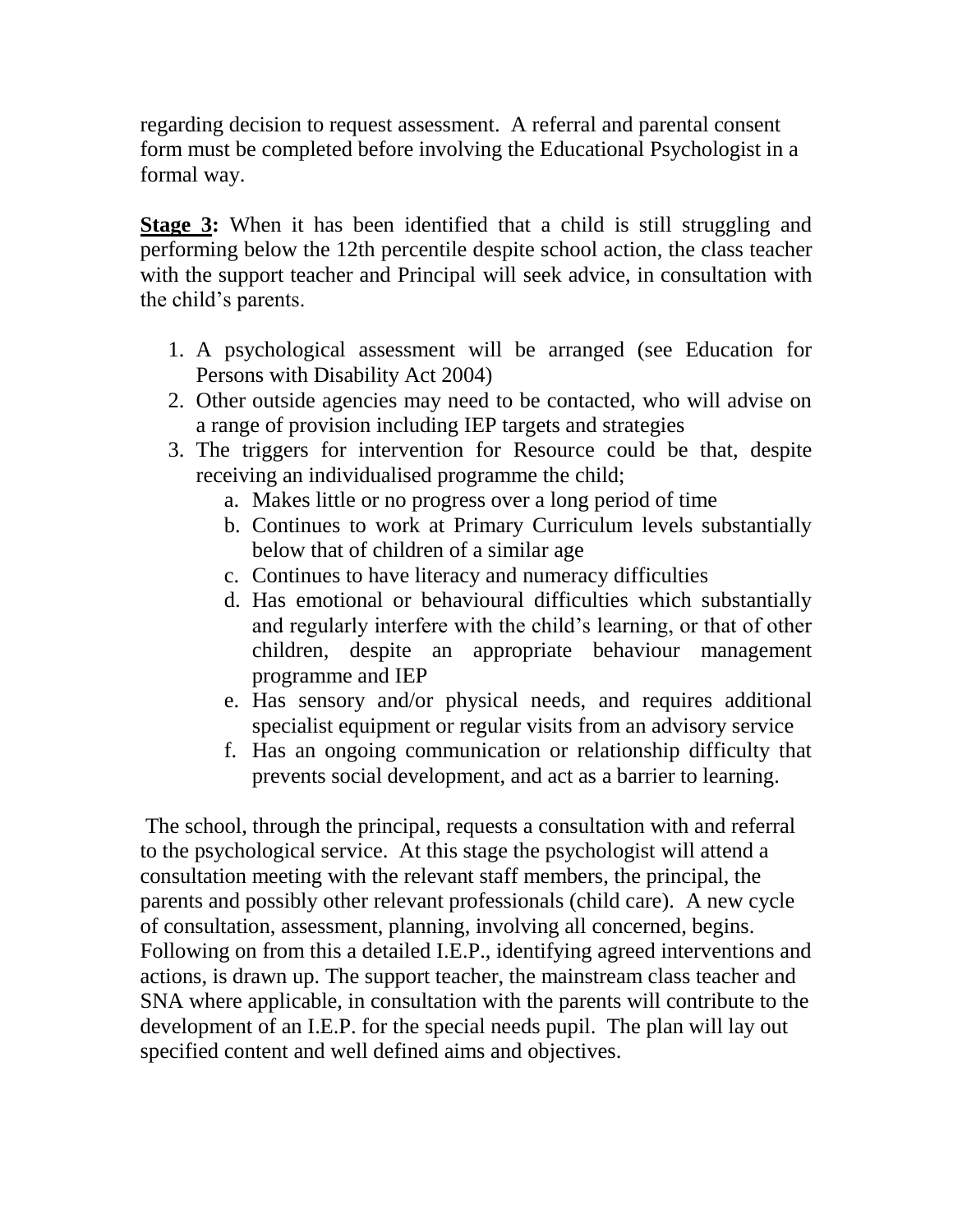This plan includes:

- The nature and degree of the child's abilities and skills
- The degree of the child's special needs
- The present level of performance
- Services to be provided
- Services for transition to  $2<sup>nd</sup>$  level school where appropriate
- The goals, which the child is to achieve over a period of half a year.

The process which is put into operation will be reviewed on an ongoing basis. Decisions with regard to support and allocation of resources may be made at this stage if appropriate. The psychologist will contribute to the process of information gathering, feedback, intervention and review over time. It is during this process that a formal psychological assessment may take place. It is very important that the strict procedures for requesting psychologist involvement are rigidly adhered to. In the event of parents refusing to agree to an assessment by the psychologist, the principal will request the parents to submit their refusal in writing.

When the SEN of the child has been confirmed by the psychologist, if it is felt by the psychologist that a child has care needs, a special needs assistant may be applied for.

In circumstances where a child uses specialised equipment, consultants will be required to demonstrate how the equipment is to be used.

The use of specialised yard equipment may also need to be demonstrated to staff members. Courses will be provided on an ongoing basis to train staff in the relevant areas

If the psychologist recommends an exemption from Irish, the Principal will see to this under guidance from the Department of Education & Skills.

#### School Intervention Programmes

Support teaching in our school is currently provided by the Special Education teachers (SET)

• The support teacher provides support usually in small groups of two, three or four. The support teacher also supports the class teacher through intervention and group work within the classroom. In the case of special needs pupils where assistance may be sanctioned on an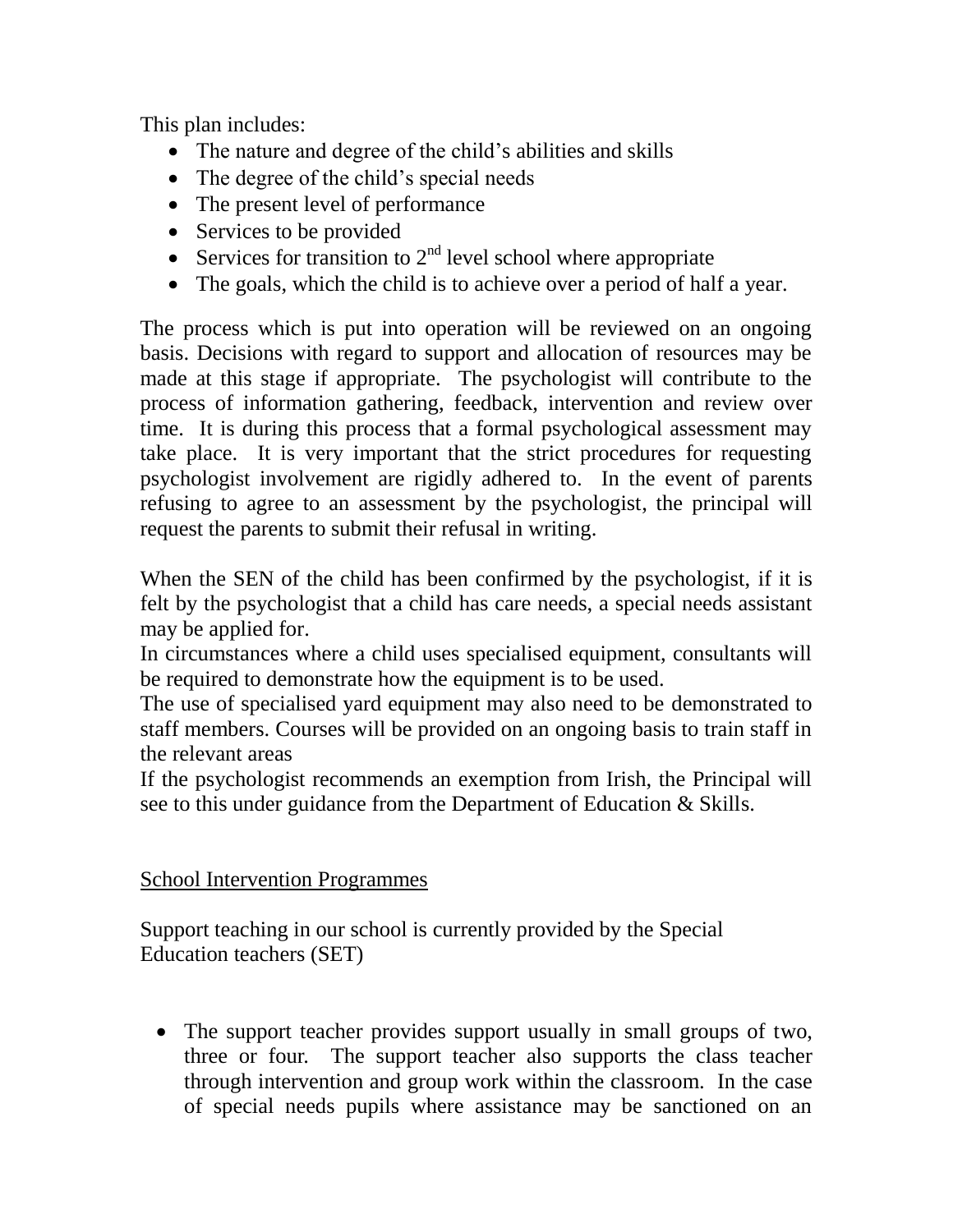individual basis, staff in such a situation should work in a classroom with glass in the door, thus rendering the occupants visible at all times.

At all times we are conscious of the fact that the mainstream class teacher has primary responsibility for the pupils' learning and in consultation with the support teachers will devise strategies to accommodate access to all areas of the curriculum in a meaningful manner.

Arrangements will be made to review the plan and its progress on a regular basis, at least on a termly basis.

The support teacher, following consultation with the class teacher, will draw up a timetable for support teaching. This timetable will make allowance for time to be spent in planning, assessing and recording. It will be important to review intervention programmes for pupils with special needs at the end of each term and the support teachers, following consultation with the principal, shall acquire resources/materials which they feel are beneficial and essential to support special needs pupils, in so far as our school budget allows for same. The support teachers are supported and encouraged to avail of all professional development opportunities that arise in the area of special needs – particularly facilitating their attendance at any meetings, workshops, lectures or courses.

#### Role and Duties of Special Needs Assistant SNA

- (1) The SNA will provide general assistance to the class teacher in dealing with the special needs pupil. The assistance sought shall be at the discretion of the principal and the class teacher.
- (2) All duties carried out by the SNA shall be of a non-teaching nature
- (3) Under no circumstances shall a SNA be left in sole charge of a class.
- (4) Duties shall be modified to support the particular needs of the pupil where the SNA has been appointed to cater for a specific pupil.
- (5) The SNA shall assist in supervision during assembly, dispersal and most importantly at recreational periods.
- (6) The SNA shall accompany the pupil on visits to the learning support/resource teacher.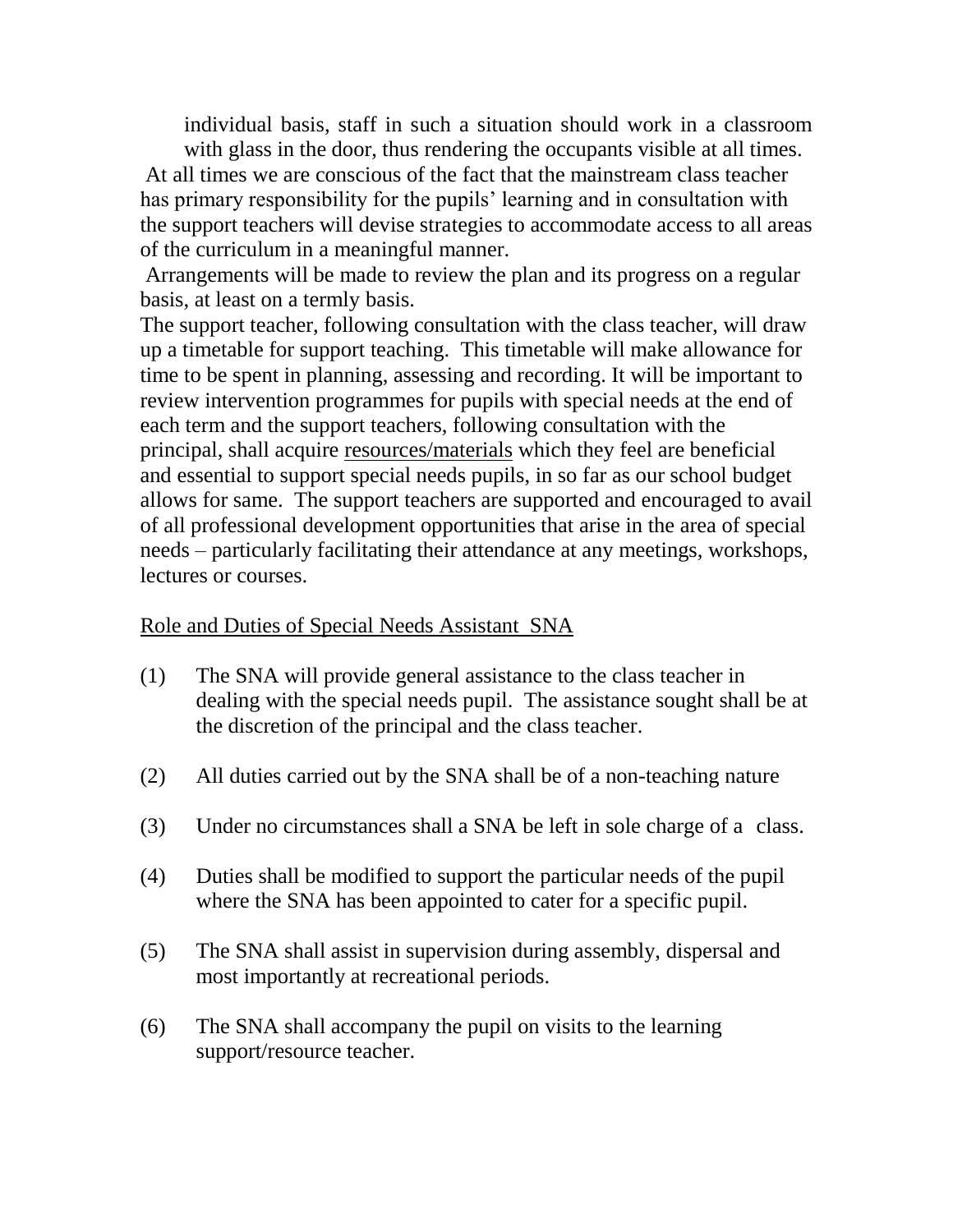- (7) The SNA shall assist on out of school visits, walks and similar activities.
- (8) The SNA shall assist pupils to board and alight from the school bus.
- (9) The SNA shall provide assistance in preparation and tidying up of the classroom as well as providing assistance with clothing, feeding, toileting and general hygiene.
- (10) In relation to Intimate Care Policy and Toileting clear and concise guidelines regarding procedure shall be drawn up by the
	- (a) Board of Management
	- (b) Principal
	- (c) Staff dealing with the special needs pupil
	- (d) The parents.

It is essential that there is agreement and understanding in this regard.

- (11) It is imperative that the SNA is familiar with school policies but especially
	- 1. Health and Safety
	- 2. Code of Behaviour and Discipline
	- 3. Supervision
	- 4. Fire Drill
	- 5. Anti-Bullying
	- 6. Reporting of abuse suspicions/allegations to School Liaison Officer
	- 7. Administration of medicines
	- 8. Pertinent Curriculum Policy: E.G. Handwriting Scheme.
- 12. The SNA is only entitled to be given information as pertains to her/his job.
- 13. The SNA is not entitled to ask questions or be given information about other children.
- 14. The SNA shall assist in areas of curriculum, social and personal development and care needs.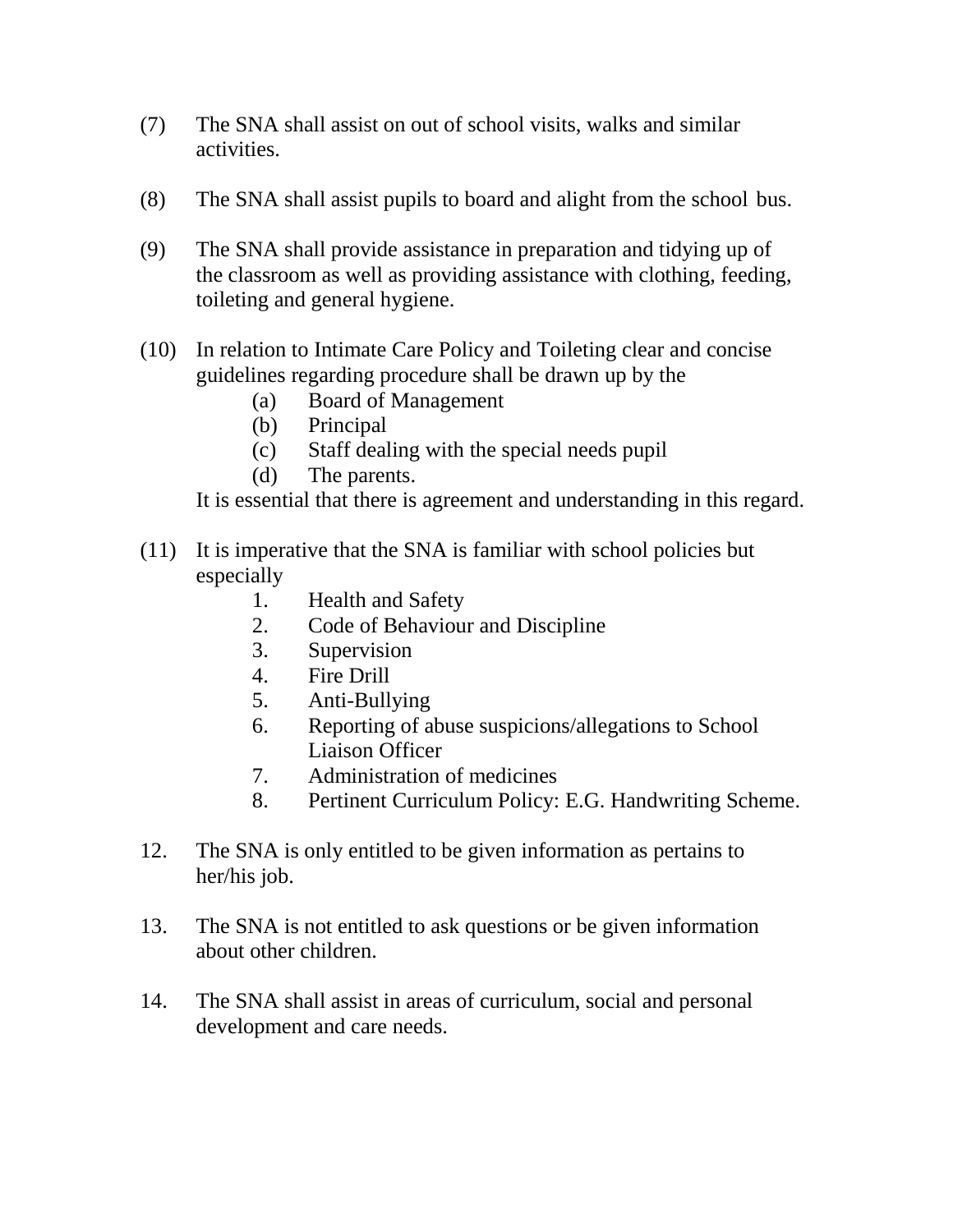- 15. It is important to avoid the 'Velcro' model of SNA and to assign broader responsibility in the class and to promote the pupil's independence.
- 16. The SNA need not necessarily have to be an expert in special education in order to be a good assistant.
- 17. It is very important that the SNA uses appropriate language in relation to the pupil's disability and in so doing provides a good role model for others.
- 18. It is essential that the class teacher and SNA work in collaboration. To this end there is a need for clear communication, trust and mutual respect, and shared values and goals. The goal of this collaborative effort is to assist the pupil to achieve full potential in all areas of development.
- 19. It is of the utmost importance that the responsibilities of the teacher, the principal, the SNA and the parent are clearly understood and boundaries must not become blurred.
- 20. The SNA should be aware that they can influence the culture of 'inclusion' in a school by modelling inclusive attitudes towards children with disabilities.
- (21) The SNA needs to be fully aware of the school procedure for reporting suspicions of child abuse. In our school this is done through the principal alone.
- (22) The SNA shall be included in any in-service courses relating to child protection or The Stay Safe Programme.
- (23) The SNA shall be aware of the importance of engaging orally with the pupil in a manner that enhances communication skills.
- (24 It is important that the SNA is aware of the range of school schemes and policies relating to aspects of the curriculum and the progression through the school of those policies in order to ensure that when assisting children they use the same approaches as the teacher.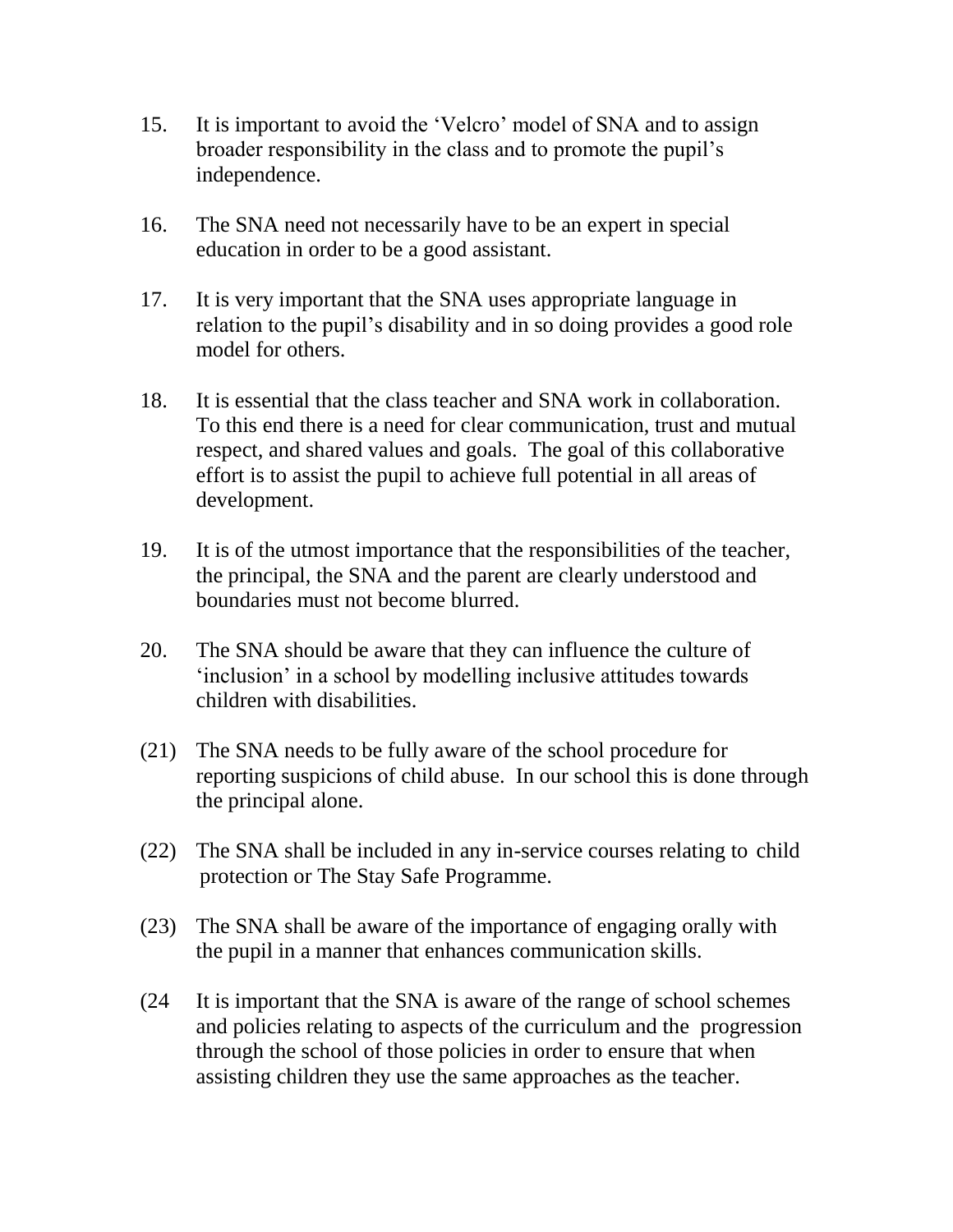#### Integration

It is envisaged that through implementation of our SPHE programme the special needs pupil will be assisted in successfully integrating into our school community. In delivery of our RSE programme cognisance will be taken of the maturity level of our pupils.

#### Record Keeping

A record of support is added to Databiz by the SET of each pupil who receives support by them, for how long and date of re-entry to full class situation.

All pupils who are withdrawn for support will have a folder pertaining to them. This file will hold work samples and test result for that child. This will be compiled by the SET and kept in the SET room.

A file containing all the relevant information pertaining to the special needs pupils with a professional diagnosis is secured in the principal's office. All teachers dealing with the special needs pupil have access to his/her file as do assistants from outside agencies – therapists, visiting teachers  $etc - on$ receipt of parental consent. Contributions from psychologists, health care workers, teachers, assistants may be added to this file during the pupil's life in this school.

#### Success Criteria

While we accept that it can be quite difficult in the initial stages to assess success, the following yardsticks will be of benefit to us

- 1. Parental desire for inclusion of pupil with special needs into our school.
- 2. The obvious progress of integration of the special needs pupil and his/her interaction with peers.
- 3 Feedback from classroom teacher, support teacher, classroom assistant, psychologist, speech and occupational therapists, visiting teachers, the pupil and parents.
- 4. Teacher assessments and tests and teacher observations.

#### **Complaints**